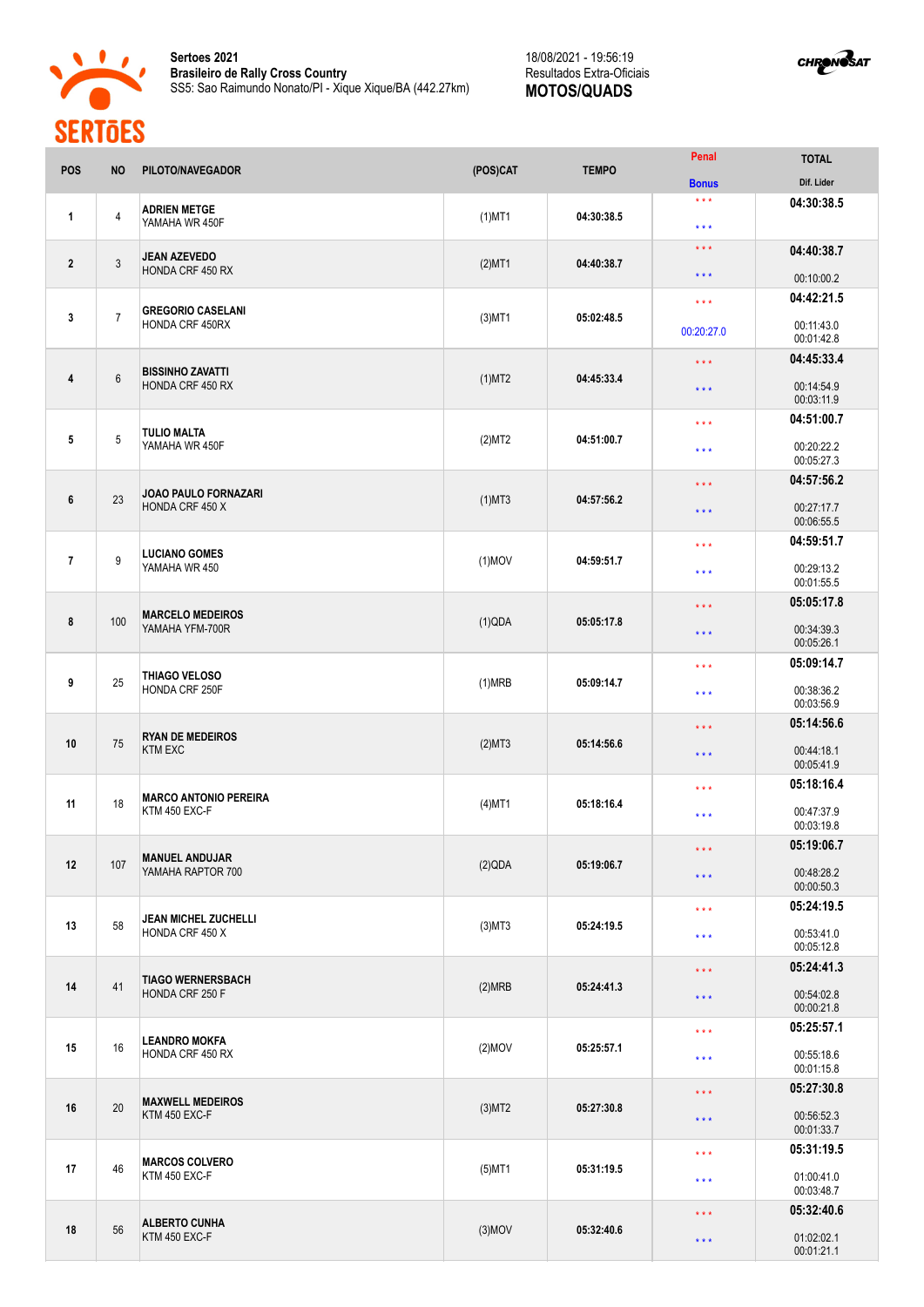| 19 | 73      | <b>LUIS HENRIQUE DOS SANTOS</b><br>HUSQVARNA 701 ENDURO | $(4)$ MT2 | 05:32:47.9 | $\star$ $\star$ $\star$         | 05:32:47.9               |
|----|---------|---------------------------------------------------------|-----------|------------|---------------------------------|--------------------------|
|    |         |                                                         |           |            | $\star\star\star$               | 01:02:09.4<br>00:00:07.3 |
|    |         |                                                         |           |            | $\star\star\star$               | 05:34:18.7               |
| 20 | 101     | <b>RAFAL SONIK</b><br>YAMAHA RAPTOR                     | (3)QDA    | 05:34:18.7 | $\star$ $\star$ $\star$         | 01:03:40.2<br>00:01:30.8 |
|    |         | <b>GUILHERME ASSUMPCAO</b>                              |           | 05:34:47.5 | $\star\star\star$               | 05:34:47.5               |
| 21 | 43      | KTM EXC 450                                             | $(5)$ MT2 |            | $\star\star\star$               | 01:04:09.0<br>00:00:28.8 |
|    |         | <b>ANDRE WHITAKER</b>                                   |           |            | $\star\star\star$               | 05:36:21.6               |
| 22 | 40      | KTM EXC 450                                             | $(4)$ MT3 | 05:36:21.6 | $\star$ $\star$ $\star$         | 01:05:43.1<br>00:01:34.1 |
| 23 | 35      | <b>VICENTE DE BENEDICTIS</b>                            |           | 05:36:35.9 | $* * *$                         | 05:36:35.9               |
|    |         | YAMAHA WR 450F                                          | $(5)$ MT3 |            | $\star\star\star$               | 01:05:57.4<br>00:00:14.3 |
|    |         | <b>MOARA SACILOTTI</b>                                  |           |            | $\star\star\star$               | 05:39:24.3               |
| 24 | 30      | YAMAHA YZFX                                             | $(4)$ MOV | 05:39:24.3 | $***$                           | 01:08:45.8<br>00:02:48.4 |
|    |         | <b>ARNALDO UCHOA</b>                                    |           |            | $\star\star\star$               | 05:43:29.1               |
| 25 | 28      | HUSQVARNA FE 501                                        | $(5)$ MOV | 05:43:29.1 | $\star\star\star$               | 01:12:50.6<br>00:04:04.8 |
|    |         | <b>BRUNO LELES</b>                                      |           |            | $\star$ $\star$ $\star$         | 05:46:36.4               |
| 26 | $\bf 8$ | REBEL 450 RALLY                                         | $(6)$ MT2 | 05:46:36.4 | $\star$ $\star$ $\star$         | 01:15:57.9<br>00:03:07.3 |
|    |         | YPIRANGA CORTEZ                                         |           |            | $\star\star\star$               | 05:46:46.7               |
| 27 | 19      | HONDA CRF 250 F                                         | (3)MRB    | 05:46:46.7 | $\star$ $\star$ $\star$         | 01:16:08.2<br>00:00:10.3 |
|    | 51      | <b>MARCELO ZENOBIO</b><br>YAMAHA WR 450F                |           |            | 00:06:00.0                      | 05:48:32.5               |
| 28 |         |                                                         | $(6)$ MT3 | 05:42:32.5 | $\star\star\star$               | 01:17:54.0<br>00:01:45.8 |
|    |         |                                                         |           |            |                                 | 05:49:29.0               |
|    |         |                                                         |           |            | $\star\star\star$               |                          |
| 29 | 45      | <b>MISAEL AMARIZ</b><br>HONDA CRF 450 RX                | $(7)$ MT3 | 05:49:29.0 | $\star$ $\star$ $\star$         | 01:18:50.5<br>00:00:56.5 |
|    |         |                                                         |           |            | $\star$ $\star$ $\star$         | 05:50:14.3               |
| 30 | 52      | <b>ANILDO THEISS</b><br>KAWASAKI KLX 450                | $(8)$ MT3 | 05:50:14.3 | $\star\star\star$               | 01:19:35.8<br>00:00:45.3 |
|    |         | <b>JOAO FERRARI</b>                                     |           |            | 00:06:00.0                      | 05:51:09.6               |
| 31 | 32      | <b>KTM SIX DAY</b>                                      | $(6)$ MOV | 05:45:09.6 | $\star\star\star$               | 01:20:31.1               |
|    |         |                                                         |           |            | $\star$ $\star$ $\star$         | 00:00:55.3<br>05:53:10.7 |
| 32 | 66      | <b>DANILO SCHNETZLER</b><br>HUSQVARNA 701 LR ENDURO     | $(9)$ MT3 | 05:53:10.7 | * * *                           | 01:22:32.2               |
|    |         |                                                         |           |            |                                 | 00:02:01.1               |
| 33 | 21      | <b>LEONARDO MARTINS</b><br>HONDA CRF 250 F              | (4)MRB    | 05:52:47.3 | 00:02:00.0<br>$\star\star\star$ | 05:54:47.3<br>01:24:08.8 |
|    |         |                                                         |           |            |                                 | 00:01:36.6               |
| 34 | 53      | <b>FABIO LUIS TULIO</b>                                 |           | 05:58:32.1 | 00:02:00.0                      | 06:00:32.1               |
|    |         | KTM EXC 450                                             | $(6)$ MT1 |            | $\star$ $\star$ $\star$         | 01:29:53.6<br>00:05:44.8 |
|    |         |                                                         |           |            | $\star\star\star$               | 06:11:42.5               |
| 35 | 44      | <b>GERARD PAUCHET</b><br>KTM EXC-F 450                  | $(7)$ MOV | 06:11:42.5 | $\star\star\star$               | 01:41:04.0<br>00:11:10.4 |
|    |         |                                                         |           |            | 00:03:00.0                      | 06:17:50.5               |
| 36 | 36      | <b>LAURA LOPES</b><br>KTM 450 EXC-F                     | $(8)$ MOV | 06:14:50.5 | $\star\star\star$               | 01:47:12.0<br>00:06:08.0 |
|    |         |                                                         |           |            | $\star$ $\star$ $\star$         | 06:18:06.2               |
| 37 | $72\,$  | <b>GUSTAVO ROCHA ALVES</b><br>HONDA CRF 450 X           | $(7)$ MT1 | 06:21:25.2 | 00:03:19.0                      | 01:47:27.7<br>00:00:15.7 |
|    | 10      | <b>VITOR SIQUERA</b>                                    | $(7)$ MT2 | 06:25:11.9 | $\star\star\star$               | 06:18:35.9               |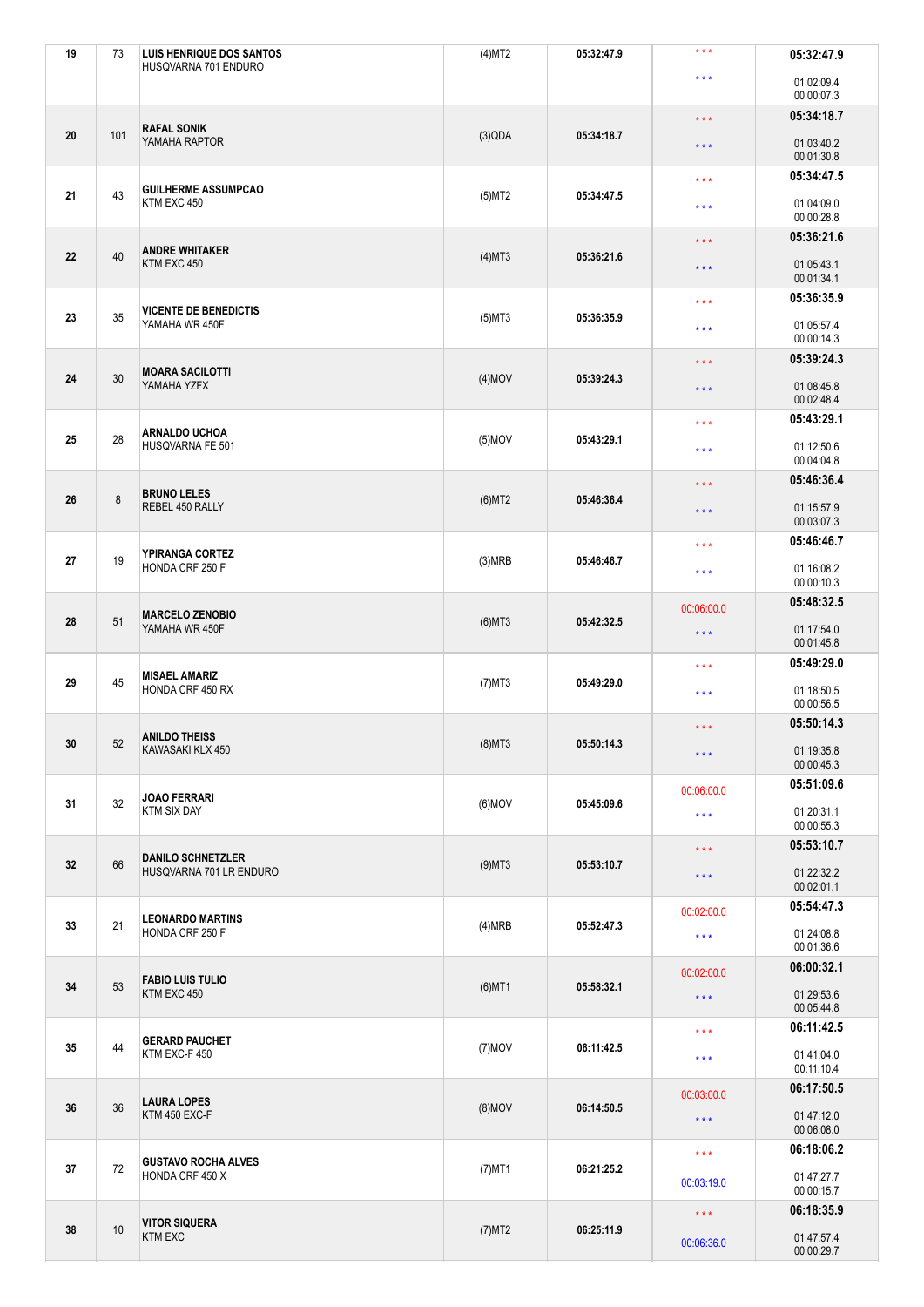| 39 | 68             | <b>EMERSON PEREIRA</b><br>KTM 450 EXC-F           | $(9)$ MOV  | 06:27:48.7 | $***$                                                                     | 06:27:48.7               |
|----|----------------|---------------------------------------------------|------------|------------|---------------------------------------------------------------------------|--------------------------|
|    |                |                                                   |            |            | $\star\star\star$                                                         | 01:57:10.2<br>00:09:12.8 |
|    |                |                                                   |            |            | 00:32:00.0                                                                | 06:32:21.2               |
| 40 | 31             | <b>GABRIEL BRUNING</b><br>YAMAHA WR 450F          | $(10)$ MT3 | 06:39:03.2 | 00:38:42.0                                                                | 02:01:42.7<br>00:04:32.5 |
|    |                | <b>ALESSANDER LEONE</b>                           |            |            | 00:03:00.0                                                                | 06:36:57.7               |
| 41 | 63             | KTM 450 EXC-F                                     | $(10)$ MOV | 06:33:57.7 | $\star\star\star$                                                         | 02:06:19.2<br>00:04:36.5 |
|    | 49             | <b>MICHEL FALQUEIRO</b>                           |            |            | $\star$ $\star$ $\star$                                                   | 06:37:15.2               |
| 42 |                | KTM EXC-F 500                                     | $(8)$ MT2  | 06:37:15.2 | $\star$ $\star$ $\star$                                                   | 02:06:36.7<br>00:00:17.5 |
|    |                | <b>LUIZ FILIPE RIBEIRO</b>                        |            |            | $\star\star\star$                                                         | 06:49:15.7               |
| 43 | 62             | KTM 450 EXC-F                                     | $(11)$ MOV | 06:49:15.7 | $\star$ $\star$ $\star$                                                   | 02:18:37.2<br>00:12:00.5 |
|    |                | <b>GABRIEL CARNEIRO</b>                           |            |            | $\star\star\star$                                                         | 06:56:57.3               |
| 44 | 71             | HONDA CRF 250F                                    | (5)MRB     | 06:56:57.3 | $\star$ $\star$ $\star$                                                   | 02:26:18.8<br>00:07:41.6 |
|    |                | <b>LUCIANO ANACLETO</b>                           |            |            | 07:02:32.3<br>00:03:00.0<br>02:31:53.8<br>$\star\star\star$<br>00:05:35.0 |                          |
| 45 | 37             | KAWASAKI KLX 450                                  | $(8)$ MT1  | 06:59:32.3 |                                                                           |                          |
|    |                | <b>EDSON DA SILVA</b>                             |            |            | $\star$ $\star$ $\star$                                                   | 07:04:11.0               |
| 46 | 67             | HONDA CRF 250 F                                   | (6)MRB     | 07:04:11.0 | $\star\star\star$                                                         | 02:33:32.5<br>00:01:38.7 |
|    |                | <b>NEIVALDO RODRIGUES</b>                         |            |            | 00:02:00.0                                                                | 07:06:21.2               |
| 47 | 74             | HONDA CRF 250 F                                   | (7)MRB     | 07:04:21.2 | $\star\star\star$                                                         | 02:35:42.7<br>00:02:10.2 |
|    | 69             | <b>BRUNO PEREIRA</b><br>HONDA CRF 250             |            |            | $\star$ $\star$ $\star$                                                   | 07:11:17.8               |
| 48 |                |                                                   | (8)MRB     | 07:11:17.8 | $\star\star\star$                                                         | 02:40:39.3<br>00:04:56.6 |
|    |                | <b>CHRISTIAN COSTANTINI</b>                       |            |            | 00:33:00.0                                                                | 08:03:00.0               |
| 49 | 42             | HONDA CRF 450 X                                   | $(9)$ MT2  | 07:30:00.0 | $\star\star\star$                                                         | 03:32:21.5<br>00:51:42.2 |
|    |                | <b>RAFAEL MILAN</b>                               |            |            | 05:00:00.0                                                                | 10:07:35.1               |
| 50 | 15             | YAMAHA YZ                                         | $(10)$ MT2 | 05:07:35.1 | $\star\star\star$                                                         | 05:36:56.6<br>02:04:35.1 |
|    |                | <b>CRISTHIANO PRESSI</b>                          |            |            | 08:00:00.0                                                                | 13:27:35.1               |
| 51 | 11             | HUSQVARNA FE 450                                  | $(11)$ MT3 | 05:27:35.1 | $\star\star\star$                                                         | 08:56:56.6<br>03:20:00.0 |
|    |                |                                                   |            | 07:30:00.0 | 10:00:00.0                                                                | 17:30:00.0               |
| 52 | 22             | <b>GUILHERME BISSOTTO</b><br>YAMAHA YZ FX         | $(11)$ MT2 |            | $\star\star\star$                                                         | 12:59:21.5<br>04:02:24.9 |
|    |                |                                                   |            |            | 10:00:00.0                                                                | 17:30:00.0               |
| 53 | 38             | <b>LEANDRO FERNANDEZ RAD</b><br>KAWASAKI KLX 450R | (12)MT3    | 07:30:00.0 | $\star\star\star$                                                         | 12:59:21.5<br>00:00:00.0 |
|    | 26             | <b>RAFAEL ESPINDOLA</b><br>KTM 450 EXC-F          |            |            | 10:45:00.0                                                                | 18:15:00.0               |
| 54 |                |                                                   | (12)MT2    | 07:30:00.0 | $\star$ $\star$ $\star$                                                   | 13:44:21.5<br>00:45:00.0 |
|    | 50             | <b>OSMAR DE MENDONCA</b><br>KAWASAKI KLX 450      |            |            | 10:45:00.0                                                                | 18:15:00.0               |
| 55 |                |                                                   | $(13)$ MT3 | 07:30:00.0 | $\star\star\star$                                                         | 13:44:21.5<br>00:00:00.0 |
|    | 29             | <b>ADAO LEMOS</b><br>HONDA CRF 250                |            |            | 10:45:00.0                                                                | 18:15:00.0               |
| 56 |                |                                                   | (9)MRB     | 07:30:00.0 | $\star\star\star$                                                         | 13:44:21.5<br>00:00:00.0 |
|    |                |                                                   |            |            | 10:45:00.0                                                                | 18:15:00.0               |
| 57 | $\overline{2}$ | <b>RICARDO MARTINS</b><br>YAMAHA WR 450           | $(9)$ MT1  | 07:30:00.0 | $\star\star\star$                                                         | 13:44:21.5<br>00:00:00.0 |
|    | 61             | <b>LUCIANO PUGLIESE</b><br>KTM 450 EXC-F          |            |            | 10:45:00.0                                                                | 18:15:00.0               |
| 58 |                |                                                   | $(14)$ MT3 | 07:30:00.0 | $\star\star\star$                                                         | 13:44:21.5<br>00:00:00.0 |